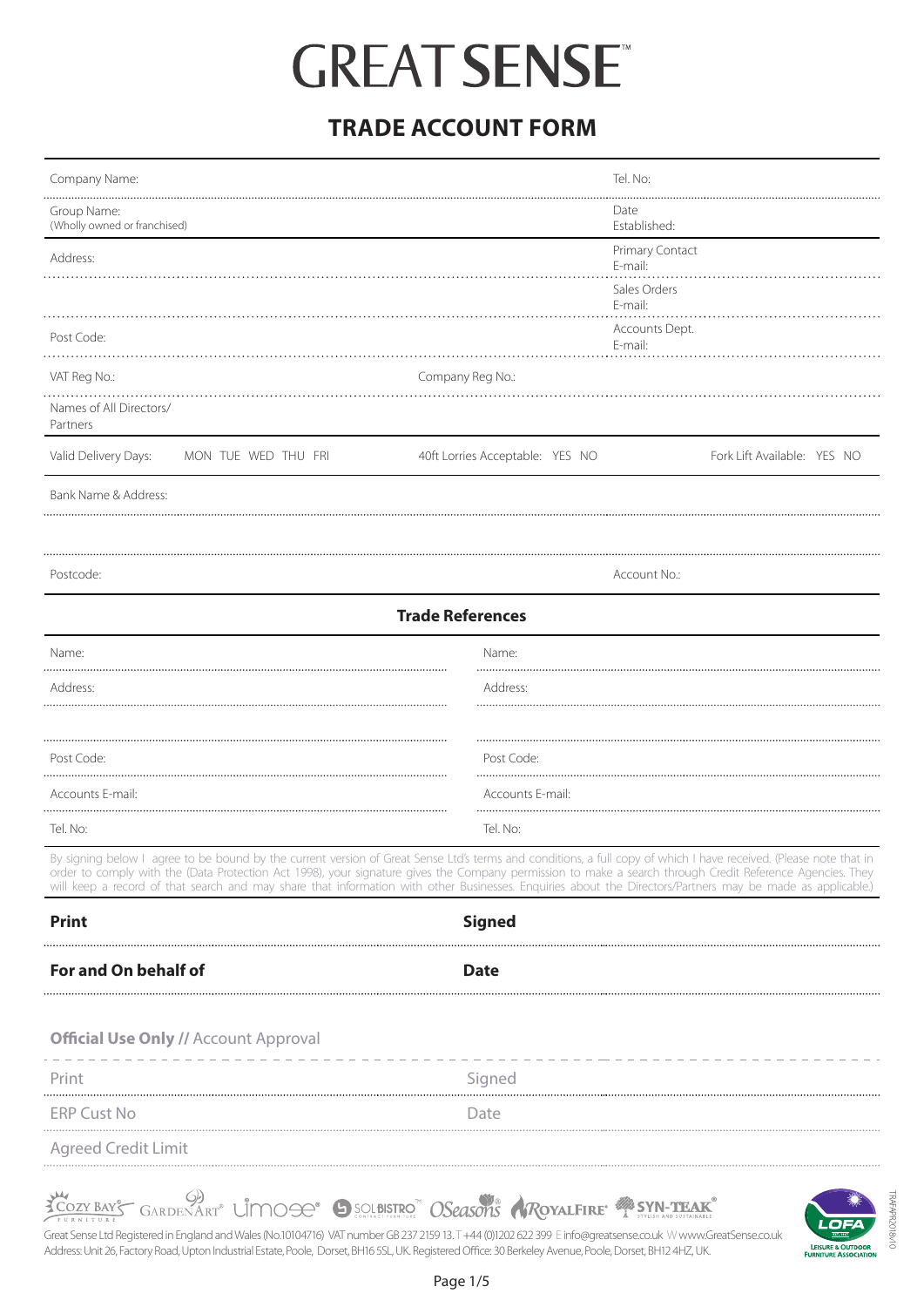### **TERMS AND CONDITIONS**

### **1. Definitions and Interpretation**

1.1 In these Conditions:

"the Company" means Great Sense Ltd (a company registered in England and Wales under number 10104716) whose registered office is at 30 Berkeley Avenue, Poole, Dorset, BH12 4HZ; "the Customer" means the person, firm or company who accepts a quotation or offer from the Company for the sale of the Goods or whose order for the Goods is accepted by the Company;

"the Contract" means the contents of any binding order of Goods from the Customer to the Company which the Company agrees to fulfil, together with these conditions;

"these Conditions" means the standard terms and conditions of sale set out in this document and (unless the context otherwise requires) includes any special terms and conditions agreed in writing between the Customer and the Company;

"the Delivery Date" means the date on which the Goods are to be delivered as stipulated in the Customer's order and accepted by the Company;

"the Goods" means the goods (including any instalment of the goods or any parts for them) which the Company is to supply in accordance with these Conditions;

"writing" includes any communications effected by telex, email, facsimile transmission or any comparable means.

"Business Day" means any working day, these days exclude Saturday, Sunday, Bank Holidays and most/all Public Holidays such as Christmas Day;

Gender: Words in the singular mean and include the plural and vice versa. Words in the masculine mean and include the feminine and vice versa.

1.2 Any reference in these Conditions to a statute or a provision of a statute shall be construed as a reference to that statute or provision as amended, re-enacted or extended at the relevant time.

1.3 The headings in these Conditions are for convenience only and shall not affect the interpretation or construction of the Contract.

### **2. Application of Conditions**

These Conditions apply to all purchases of products from the Company by phone, electronic, verbal, written media or agreeing for an order to be placed by the Company on your behalf you agree to abide by these Conditions.

The Company shall sell and the Customer shall purchase the Goods in accordance with any quotation or offer by the Company which is accepted by the Customer, or any order of the Customer which is expressly accepted by the Company in writing, subject in either case to these Conditions, which shall govern the Contract to the exclusion of any other terms and conditions subject to which any such quotation is accepted or purported to be accepted, or any such order is made or purported to be made, by the Customer.

### **3. Basis of Sale**

3.1 The Customer represents that information provided by it when placing its order is up-to-date, materially accurate and is sufficient for the Company to fulfil the Customer`s order. The Customer also represents that it has legal capacity to enter into a contract. No warranty, commitment or any other obligation should be assumed by the Customer on the Company's behalf or on behalf or on behalf or on behalf or on be a Goods manufacturer, licensor or supplier without the Company`s express prior written consent.

3.2 All products by the Company prior to the placing of any order (including its catalogues, trade literature, brochures, quotations, price lists or website) or made orally by the Company or its representatives, employees, agents are given for general information purposes only and the Goods may also look different to their representation in any such materials or particulars.

3.3 The Customer acknowledges that the Company's representatives, employees, and agents are not authorised to bind the Company or make any representations or statements concerning the Goods unless confirmed by the Company in writing.

3.4 No variation to these Conditions shall be binding unless prior agreement has been made in writing between the authorised representatives of the Customer and the Company.

3.5 Sales literature, price lists and other documents issued by the Company in relation to the Goods are subject to alteration without notice and do not constitute offers to sell the Goods which are capable of acceptance. An order placed by the Customer may not be withdrawn cancelled or altered prior to acceptance by the Company and no contract for the sale of the Goods shall be binding on the Company unless the Company has issued a quotation which is expressed to be an offer to sell the goods or has accepted an order placed by the Customer by whichever is the earlier of:- (a) the Company`s written acceptance; (b) delivery of the Goods; or (c) the Company`s invoice.

3.6 Any typographical, clerical or other accidental errors or omissions in any sales literature, quotation, price list, acceptance of offer, invoice or other document or information issued by the Company shall be subject to correction without any liability or responsibility on the part of the Company.

### **4. Products**

Product and packing dimensions in some cases are approximate. There are likely to be slight variations from the sizes indicated as our rattan furniture is handmade. Actual PE rattan, fabric, and wood stains colours of the Goods are as accurate as printing and photography allow. The Company endeavours to display the colours of the Goods that appear on the website and physical media as accurately as possible. The Company will match the colour of fabrics to the samples chosen as accurately as possible, but variations may occur. Product information, availability, prices, and/or specifications are subject to change without notice.

### **5. Orders and Specifications**

5.1 The specification for the Goods shall be those set out in the Company`s sales documentation unless varied expressly in the Customer's order (and accepted by the Company in writing). The Goods will only be supplied in the minimum units (or multiples) stated in the Company's price list or in multiples of the sales outer as specified. Orders received for quantities other than these will be adjusted accordingly. Illustrations, photographs or descriptions whether in catalogues, brochures, price lists or other documents issued by the Company are intended as a guide only and shall not be binding on the Company.

5.2 The Company reserves the right to notify the Customer of any mistakes in the descriptions of the goods or errors in pricing prior to the dispatch of the Goods. In such event if the Company chooses to continue with the fulfilment of the order, the Company acknowledges that the Goods will be provided in accordance with such revised description or corrected price.

5.3 The Company reserves the right to make any changes in the specification of the Goods which are required to conform with any applicable law, safety or other statutory or regulatory requirements or, where the Goods are to be supplied to the Company's specification, which do not materially affect their quality or performance.

5.4 No order which has been accepted by the Company may be cancelled by the Customer except with the agreement in writing of the Company on the terms that the Customer shall indemnify the Company in full against all loss (including loss of profit), costs (including the cost of all labour and materials used), damages, charges and expenses incurred by the Company as a result of cancellation.

5.5 If the Company is unable to supply the Customer with the Goods due to the fact that they are out of stock, the Company will inform the Customer by e-mail, as soon as possible. The Customer will be given the option of (i) waiting until the Goods are in stock when the Company and the Customer will perform the Contract; (ii) choosing Goods of an equivalent price and quality or (iii) cancelling the affected order and obtaining a full refund if the Company has already received payment from the Customer for the cancelled Goods.

5.6 The Customer shall ensure that the Goods are promoted, supplied and sold through normal commercial channels and not in any manner which may bring the Company into disrepute including, by way of example only, by distributing through discount houses or by associating the Goods with tobacco, gambling, disreputable, illegal or other activities which may be notified by the company from time to time.

### **6. Price of Goods**

6.1 The price of the Goods shall be the price listed in the Company's published price list current at the date of acceptance of the Customer's order or such other price as may be agreed in writing by the Company and the Customer.

6.2 Where the Company has quoted a price for the Goods other than in accordance with the Company's published price list the price quoted shall be valid for 30 days only or such lesser time as the Company may specify.



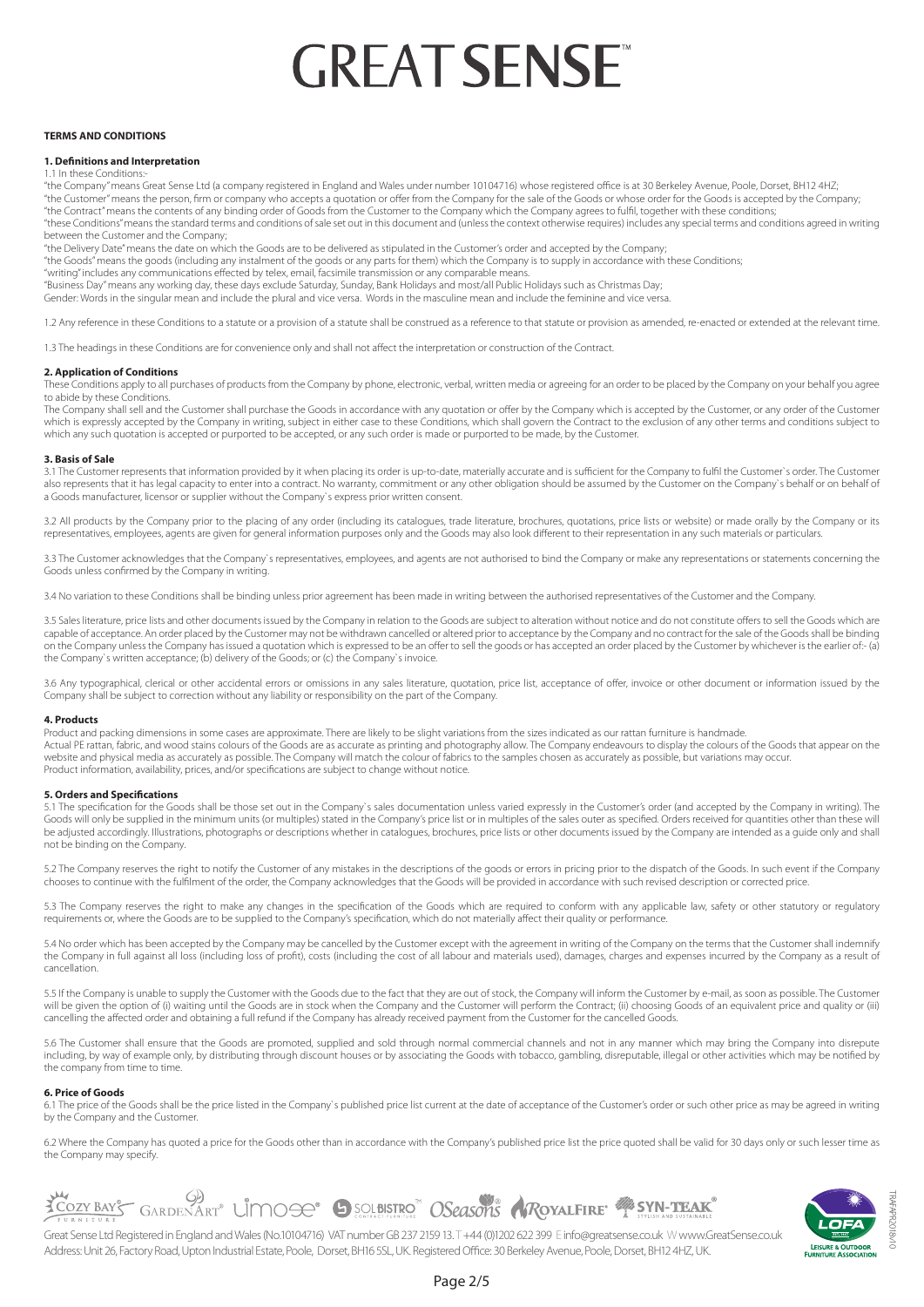6.3 The Company reserves the right, by giving notice to the Customer at any time before delivery, to increase or decrease the price of the Goods to reflect any increase or decrease in the cost to the Company which is due to any factor beyond the control of the Company (such as, without limitation, any foreign exchange fluctuation currency regulation, shipping costs, alteration of duties, significant increase in the costs of labour, materials or other costs of manufacture), any change in delivery dates, quantities or specifications for the Goods which is requested by the Customer, or any delay caused by any instructions of the Customer or failure of the Customer to give the Company adequate information or instructions.

6.4 The Company will allow the Customer quantity discounts subject to and in accordance with the conditions set out in the Company's published price list for the Goods current at the date of acceptance of the Customer's Order.

6.5 Any settlement discount specified by the Company in the Contract will be allowed by the Company to the Customer in respect of Goods for which payment is received by the Company on or before the due date and otherwise in accordance with the payment terms set out in these Conditions and provided that no other amounts owing by the Customer to the Company are overdue and unpaid.

6.6 Except as otherwise stated under the terms of any quotation or in any price list of the Company, and unless otherwise agreed in writing between the Customer and the Company, all prices except RRP are exclusive of Value Added Tax and delivery/packing. The delivery/packing prices will be separate, which will also exclude Value Added Tax. Unless otherwise agreed, the Company requires both the agreed wholesale price and delivery price back in full including Value Added Tax on top.

6.7 The price of the Goods is exclusive of any applicable Value Added Tax, and all costs or charges in relation to loading, unloading, carriage and insurance all of which are amounts the Customer shall be additionally liable to pay to the Company for the Goods. Both the Goods and the Delivery are displayed as exclusive of Value Added Tax.

6.8 All prices shall be those ruling at the date the order is placed.

6.9 The Company reserves the right to require at any time that the goods are paid prior to dispatch from the Company's warehouse.

### **7. Terms of Payment**

Subject to any special terms agreed in writing between the Customer and the Company, the Company shall invoice the Customer for the agreed price of the Goods, delivery/packaging and Value Added Tax (VAT will be added to both the agreed price and the delivery price unless otherwise agreed). All Goods remain the property of the Company until full payment of invoice price has been received and funds cleared. If the Goods are to be collected by the Customer or the Customer wrongfully fails to take delivery of the Goods, the Company shall be entitled to invoice the Customer for the price at any time after the Company has notified the Customer that the Goods are ready for collection or (as the case may be) the Company has tendered delivery of the Goods.

7.2 The Company reserves the right at its discretion (exercisable at any time) to demand security, demand a Personal Guarantee from the Customer any or all of the Directors of the Customer's Company, or vary the terms or method of payment before continuing with or delivering Goods in satisfaction of any order notwithstanding any subsisting agreement to provide credit to the Customer. No offer to supply goods by the Company on any terms shall constitute an offer of credit to the Customer.

7.3 The Customer shall make all payments due under the Contract without any deduction whether by way of set-off, counterclaim, discount, abatement or otherwise and payment shall be deemed made when the Company has received cleared funds in full.

7.4 If the Customer is late in paying any part of any monies due to the Company under the Contract or any other agreement between the parties, the Company may (without prejudice to any other right or remedy available to it whether under the Contract or by any statute, regulation or bye-law) do any or all of the following:

7.4.1 Sell or otherwise dispose of any Goods which are the subject of any order, whether or not appropriated thereto, and apply the proceeds of sale to the overdue payment; and 7.4.2 Suspend the performance of the Contract and any other agreement between the Company and the Customer until payment in full has been made.

7.5 Payments shall be made to the Company in Pounds Sterling and is acceptable by Electronic Bank Transfer, Banker's Draft, or cheques. Paying by cheque may delay the processing of the Customer order as the Company will wait for the cheque to clear. The Customer`s bank account card details will not be seen or held by the Company. Please quote your invoice reference with your payment.

7.6 We reserve our rights under the Late Payment of Commercial Debts (Interest) Act 1998 as amended and supplemented by the Late Payment of Commercial Debts Regulations 2002 with respect to invoices which remain unpaid after 30 days.

7.7 Where credit accounts are opened subject to satisfactory references, payment will be due before the end of the month following the month which the goods were dispatched / invoiced.

7.8 If any payment is not made on the due date the Company may withhold any further deliveries until the amount due is paid and/or charge interest on the overdue amount at the rate of 5% per month compound, as well as before any judgement.

### **8. Delivery**

8.1 Delivery of the Goods shall be made by the Company delivering the Goods to the place in the United Kingdom or outside the UK as specified in the Customer's order and/or the Company's acceptance as the location to which the Goods are to be delivered by the Company.

8.2 The delivery/packing price represents delivery to the UK mainland only, which under the Company's definition excludes the Scottish Highlands, Ireland and the Channel Islands. All orders sent to the Company to the excluded locations mentioned above will require an additional one-off payment on or prior to the order being placed to cover the extra costs to the excluded/restricted locations.

8.3 The Company will require additional payment(s) on or prior to the order being placed to cover the extra costs of any Orders requesting a delivery date on any day that does not fall on a Business Day. The Company may also require additional payment(s) for:

8.3.1 A Specific Date (as this may occur storage and/or courier charges)

8.3.2 A Specific Time (as this may occur storage and/or courier charges)

8.4 If the delivery address is outside the UK the Customer is liable for all import duties and procedures.

8.5 The given Delivery Dates in all physical and digital publications and quotes from the Company are approximate only. Actual Delivery Dates may be sooner or later than the estimated delivery date range.

8.6 The Company reserves the right to make delivery by instalments and tender a separate invoice in respect of each instalment. Failure by the Company to deliver any one or more of the instalments in accordance with these Conditions or any claim by the Customer in respect of any one or more instalments shall not entitle the Customer to treat the Contract as a whole as repudiated.

8.7 If for any reason the Customer will not accept delivery of any of the Goods when they are ready for delivery or the Company is unable to deliver the Goods on the Delivery Date because the Customer has not provided any appropriate instructions, documents, consents or authorization:

8.7.1 The Company shall be entitled upon given written notice to the Customer to arrange for the storage of the Goods and then notwithstanding risk in the Goods shall pass to the Customer, (including for loss or damage caused by the Company's negligence);

8.7.2 The Goods shall be deemed to have been delivered

8.7.3 The Company may store the Goods until delivery whereupon the Customer will be liable for all related costs and expenses including storage and insurance charges arising to a minimum of £ 7.50 per day per order, if the Customer are unable to make delivery arrangements within 14 days notification.

8.7.4 without prejudice to the Company's other rights and remedies, the Company may cancel the Contract and sell the Products and/or be indemnified by the Customer for all losses, liabilities, costs, charges and expenses suffered or incurred by the Company as a result of the Customer's failure or delay in accepting delivery.



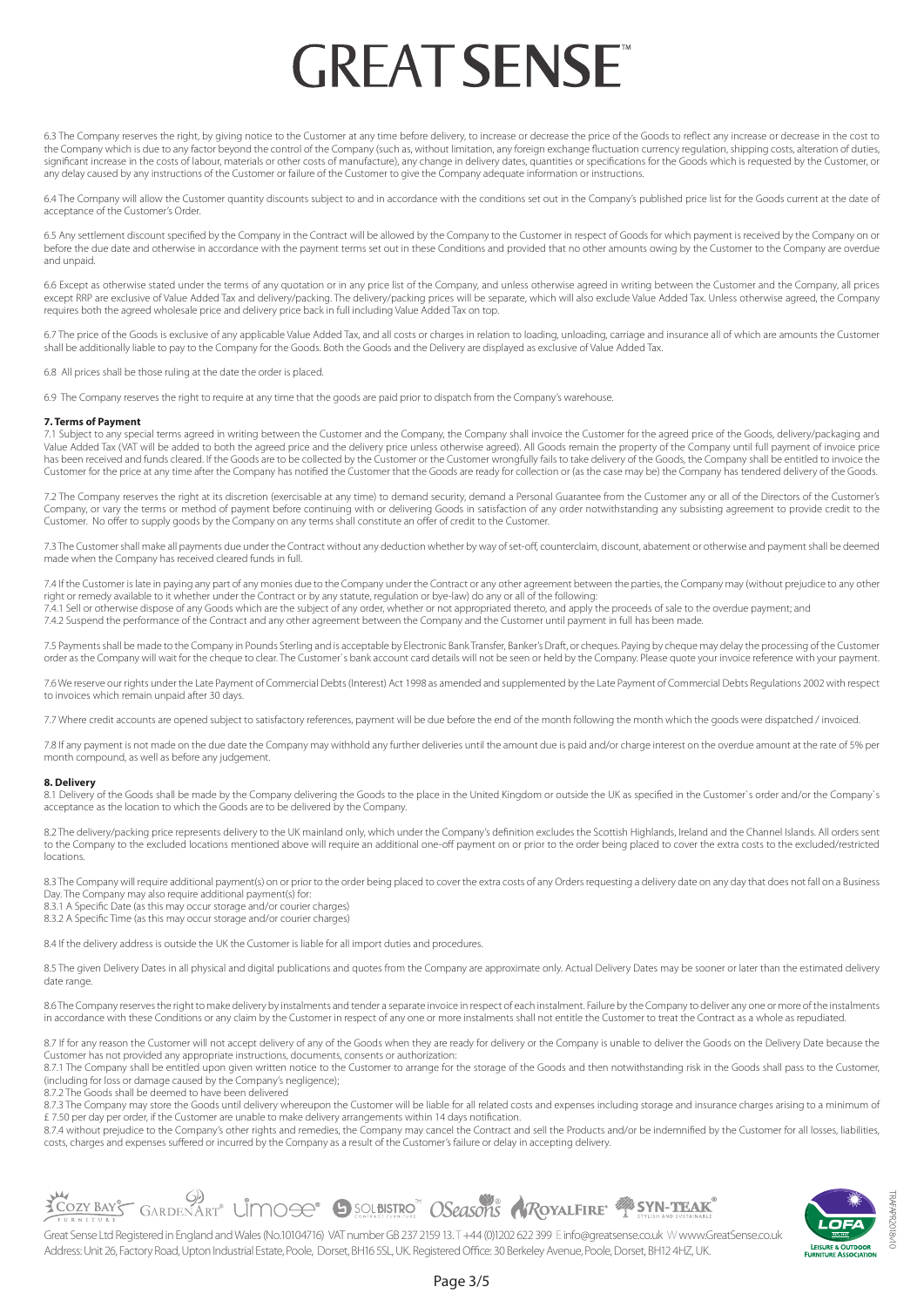8.8 To destinations within the Great Britain mainland, carriage and packing charges of goods on consignments to the value of less than £600.00 net is payable by the Customer. Individual consignments to the value of £600.00 net and over will be delivered carriage paid by any method of transport at the Company's option. Any additional cost of special transport requested by the Customer will be payable by the Customer.

8.9 To destinations outside the Great Britain mainland, carriage and packing charges will be made on all consignments. These charges are to be agreed prior to the delivery of the consignment. Any additional cost of special transport requested by the Customer will be payable by the Customer.

8.10 Off-loading at point of delivery shall be the responsibility of the Customer.

8.11 If the Customer is not present at the Delivery Address given by the Customer at the time of delivery that was previously arranged between the Company and the Customer, the Customer may be liable for redelivery charges.

### **9. Cancellations**

The Customer may request to cancel an order. This request will have to be in writing in an email to the Company. If the cancellation request is received by the Company after the product has already been dispatched from the Company's warehouse, the Customer may be charged an additional payment to cover the return of the product back to the Company. This will be communicated in full between the Customer and the Company.

### **10. Return Policy**

Received Faulty Goods 10.1 If the Customer discovers that the Goods have arrived faulty, The Customer must notify the Company of the defect within 7 days of the date of delivery or within a reasonable period of time of discovery (if the defect was not readily apparent).

10.2 The Company may inspect the Goods, either by:

10.2.1 Asking the Customer to return the Goods to the Company; or

10.2.2 Sending the Company photographs via email of the faulty goods and if possible; the original packaging too.

10.3 If the Company agrees with the Customer that the Goods are faulty, and that the fault was not caused by the Customer neglect or misuse of the Goods, We will, at the Customer's choice, replace, refund or repair (if possible) the faulty Goods at no cost to the Customer. The Company will refund any reasonable proven costs to the Customer that the Customer has incurred in returning the faulty Goods to the Company. The Company recommends that the Customer keeps postal receipts for this purpose.

#### Received Incorrect Goods

10.4 If the Company sends the Customer incorrect Goods, the Customer must notify the Company as soon as the Customer discovers the mistake and within a reasonable period of time.

10.5 The Company will either:

10.5.1 Arrange for the Company carrier to collect the Goods from the Customer; or 10.5.2 Ask the Customer to return the Goods to the Company by Courier Company, the cost of which will be refunded to the Customer in full.

10.6 The Company will either, at the Customer's choice:

10.6.1 Send the Customer the correct items as soon as possible after receipt of the returned Goods; or

10.6.2 Refund the price of the Goods and delivery

### Damaged Goods

10.7 If the Customer discovers that the Goods are damaged and: 10.7.1 Is within the Warranty time-frame for that product

10.7.2 The type of damage follows the Warranty's guidelines.

Then the Customer must notify the Company at their earliest convenience.

10.8 The Company will inspect the Goods by asking the Customer to send the Company photographs via email of the damage(s) and if possible; photographs of the original packaging too.

10.9 If the Company agrees that the damage follows the Warranty's guidelines, we will, at the Customer's choice, replace or refund the damaged Goods at no cost to the Customer.

10.10 If the Company deems the damage of the Product too severe to benefit the Company returning the item back to the Company's Warehouse, the Company will: 10.10.1 Ask the Customer to keep or dispose of the Product.

10.10.2 Retrieve the damaged item at no extra cost if the Customer is not willing to keep or dispose of the Product.

### Change of Heart

10.11 If the Customer has a change of heart upon receiving the product or is not happy with the received product due to no fault of the Company, the Customer is free to return the product back to the Company within a period of 28 days of receiving the product. The cost of shipping of the product back to the Company will be paid by the Customer. At that point, a full refund or a product swap of equal value will be offered to the Customer.

#### **11. Confidentiality, Publications and Endorsements** 11.1 The customer undertakes to the company that:

(a) The customer will regard as confidential the contract and all information obtained by the customer relating to the business and/or products of the company and will not use or disclose to any third party such information without the company's prior written consent provided that this undertaking shall not apply to information which is in the public domain other than by reason of the customer's default;

(b) The customer will not use or authorise or permit any other person to use any name, trademark, house mark, emblem or symbol which the company is licensed to use or which is owned by the company upon any premises note paper visiting cards advertisement or other printed matter or in any other manner whatsoever including websites unless such use shall have been previously authorised in writing by the company and (where appropriate) its Licensor;

(c) The customer will not reproduce images of products for publicity purposes on websites, television advertising or any printed material unless such permission including the correct credits shall have been previously authorised in writing by the company and (where appropriate) its Licensor;

(d)The customer acknowledges that, save for the rights granted to it under this Contract, it shall gain no title, right, or interest in the trademarks and that all goodwill therein rests in the company. (e) The customer will use all reasonable endeavours to ensure compliance with this Condition by its employees, servants and agents. This Condition shall survive the termination of the Contract.

### **12. Storage**

In the event of the Company being prevented by the Customer from delivering the goods to the agreed place of delivery by the due date of delivery, the Company shall store the goods and the Customer shall be liable to the Company for all reasonable charges arising thereupon, including all reasonable financing and handling charges.

### **13. Credit Terms**

13.1 The payment terms between the Company and the Customer will be on a Pro-forma basis indefinitely.

13.2 If the Customer desires a credit based payment term, the customer must be making at least £1000 monthly turnover with the Company before any negoatiations of credit payment terms can take place between the customer and the company.